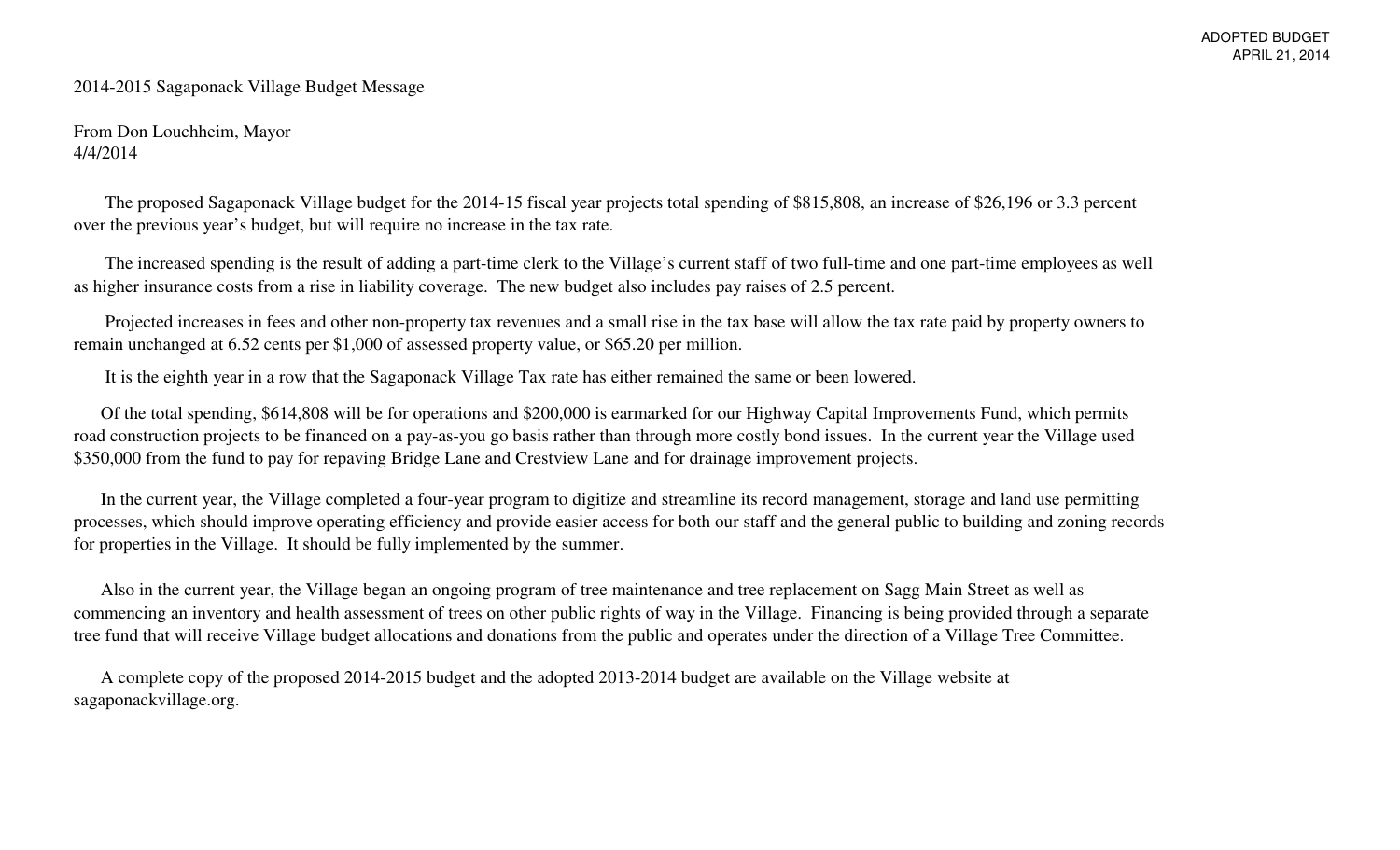#### BUDGET SUMMARY

General Fund

| Appropriations:                               | 2014-15                              | 2013-14            |  |
|-----------------------------------------------|--------------------------------------|--------------------|--|
|                                               |                                      |                    |  |
| Estimated Revenues Other than<br>Tax Levy     | 534,691                              | 510,891            |  |
| <b>Appropriated Fund Balance</b>              | 0                                    | $\pmb{0}$          |  |
| Real Property Tax                             | 281,117                              | 278,601            |  |
| <b>TOTAL REVENUE</b><br><b>TOTAL EXPENSE</b>  | 815,808<br>815,808                   | 789,612<br>789,612 |  |
| <b>Taxable Value DRAFT</b><br>Assessment Roll | 4,311,605,614                        | 4,273,033,615      |  |
| Tax Rate                                      | .0652/ \$1000. of assessed valuation | 0.0652             |  |

FISCAL YEAR JUNE 1, 2014 - MAY 31, 2015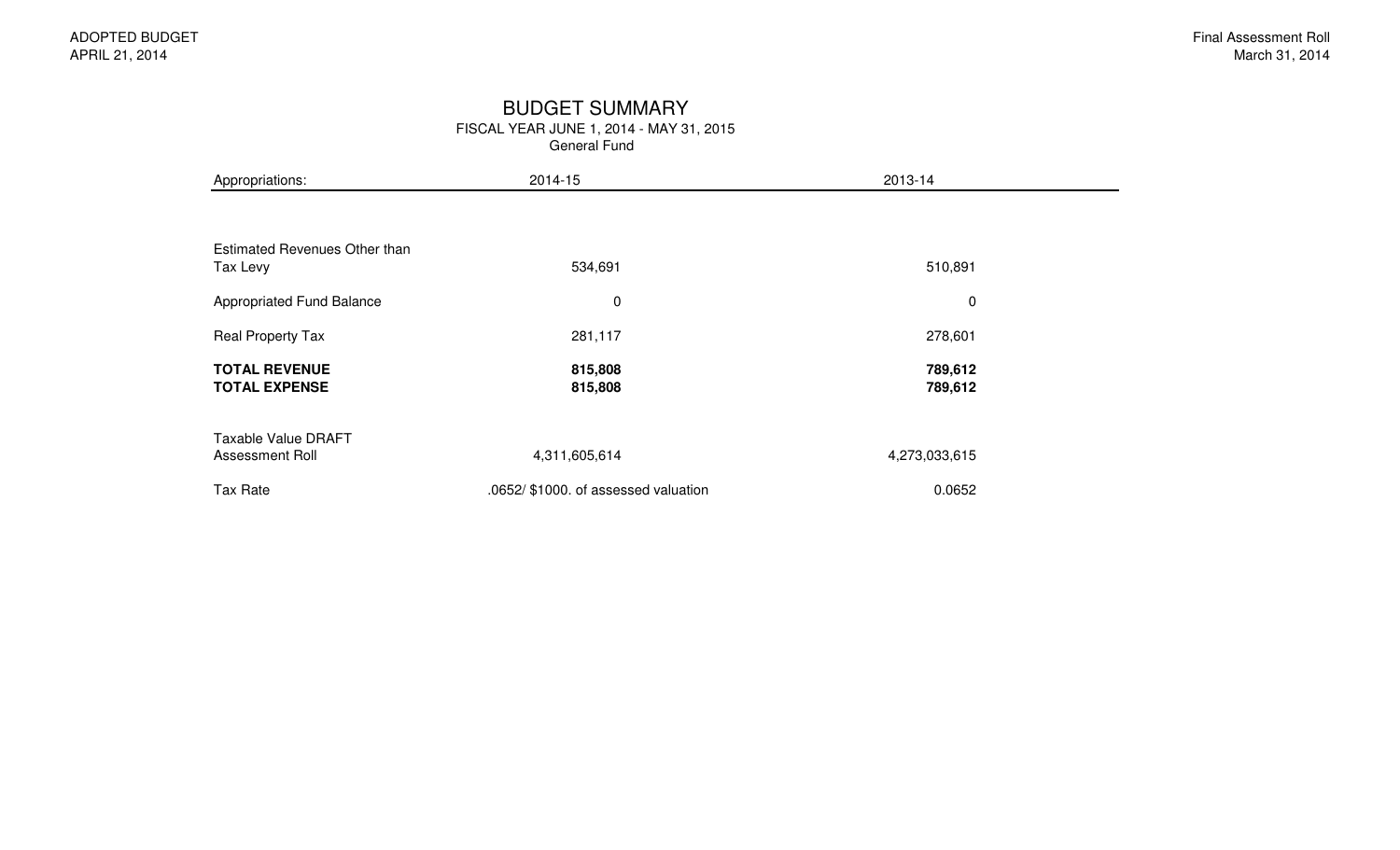| ADOPTED BUDGET |
|----------------|
|                |
| APRIL 21, 2014 |

# Village of Sagaponack 2014-15 Revenue StatusGeneral Fund - A

Final Assessment RollMarch 31, 2014 Page 3

|                                                    |                        |                            |                          |                          |                          |                          |                          |                          | 2013-14<br><b>Actual to</b> |                                 |                              | INCREASE/<br><b>DECREASE</b><br>13-14 Budget |
|----------------------------------------------------|------------------------|----------------------------|--------------------------|--------------------------|--------------------------|--------------------------|--------------------------|--------------------------|-----------------------------|---------------------------------|------------------------------|----------------------------------------------|
| <b>ACCOUNT NAME</b>                                | <b>ACCOUNT</b><br>CODE | <b>BUDGET</b><br>$10 - 11$ | <b>ACTUAL</b><br>2010-11 | <b>BUDGET</b><br>2011-12 | <b>ACTUAL</b><br>2011-12 | <b>BUDGET</b><br>2012-13 | <b>ACTUAL</b><br>2012-13 | <b>BUDGET</b><br>2013-14 | <b>Date</b><br>3/5/2014     | <b>PROJECTED</b><br>FOR 2013-14 | <b>BUDGET</b><br>$2014 - 15$ | <b>VS</b><br>14-15 Budget                    |
| <b>Real Property Taxes</b>                         |                        |                            |                          |                          |                          |                          |                          |                          |                             |                                 |                              |                                              |
| Real Property Tax                                  | A1001                  | 275,131                    | 274,099                  | 274,913                  | 274,488                  | 281,219                  | 281,219                  | 278,601                  | 278,601                     | 278,601                         | 281,117                      | 2,516                                        |
| Interest & Penalties                               | A1090                  | $\Omega$                   | 3,374                    | $\mathbf 0$              | 1,488                    | $\mathbf 0$              | 2,049                    | $\mathbf 0$              | 1,895                       | 1,895                           | $\Omega$                     | 0                                            |
| <b>Total Real Property Tax</b>                     |                        | 275,131                    | 277,473                  | 274,913                  | 275,977                  | 281,219                  | 283,268                  | 278,601                  | 280,496                     | 280,496                         | 281,117                      | 2,516                                        |
| <b>Non-Property Tax</b>                            |                        |                            |                          |                          |                          |                          |                          |                          |                             |                                 |                              |                                              |
| Payment in Lieu of Taxes                           | A1005                  | $\mathbf 0$                | 510                      | 510                      | 729                      | 400                      | 418                      | 178                      | $\mathbf 0$                 |                                 | 179                          | - 1                                          |
| <b>Franchise Fees</b>                              | A1170                  | 25,000                     | 32,351                   | 30,000                   | 33,600                   | 30,000                   | 34,144                   | 30,000                   | 37,493                      | 37,493                          | 35,000                       | 5,000                                        |
| <b>Total Non-Property Tax</b>                      | $\overline{\ast\ast}$  | 25,000                     | 32,861                   | 30,510                   | 34,329                   | 30,400                   | 34,562                   | 30,178                   | 37,493                      | 37,493                          | 35,179                       | 5,001                                        |
| <b>Departmental Income</b><br><b>Clerks Office</b> |                        |                            |                          |                          |                          |                          |                          |                          |                             |                                 |                              |                                              |
| Charges for Tax advertising                        | A1235                  | 0                          | 0                        | 0                        | $\mathbf 0$              | 0                        | 0                        | 0                        | $\mathbf{0}$                |                                 | $\overline{0}$               | $\Omega$                                     |
| <b>Clerks Fees</b>                                 | A1255                  | 200                        | 692                      | 300                      | 1,167                    | 625                      | 1,904                    | 700                      | 1,032                       | 1,132                           | 1,000                        | 300                                          |
| <b>Vital Statistics Fees</b>                       | A1603                  | 150                        | $\mathbf{0}$             | 100                      | 60                       | 100                      | 120                      | $\Omega$                 | 100                         | 100                             | 100                          | 100                                          |
| <b>Other Permits</b>                               | A2590                  | 3,000                      | 14,350                   | 6,000                    | 9,350                    | 6,000                    | 12,200                   | 6,000                    | 9,075                       | 12,075                          | 7,000                        | 1,000                                        |
| <b>Total Clerks Office Income</b>                  |                        | 3,350                      | 15,042                   | 6,400                    | 10,577                   | 6,725                    | 14,224                   | 6,700                    | 10,207                      | 13,307                          | 8,100                        | 1,400                                        |
| <b>Land Management Dept</b>                        |                        |                            |                          |                          |                          |                          |                          |                          |                             |                                 |                              |                                              |
| <b>Zoning Fees</b>                                 | A2110                  | 3,500                      | 9,550                    | 5,000                    | 9,000                    | 7,000                    | 8,400                    | 7,000                    | 8,400                       | 9,600                           | 8,000                        | 1,000                                        |
| <b>Planning Fees</b>                               | A2115                  | 12,000                     | 48,713                   | 10,000                   | 19,426                   | 10,000                   | 23,079                   | 10,000                   | 30,793                      | 32,793                          | 20,000                       | 10,000                                       |
| <b>Building Permits</b>                            | A2555                  | 93,500                     | 334,647                  | 150,074                  | 435,791                  | 178,626                  | 463,593                  | 256,120                  | 284,884                     | 335,000                         | 245,570                      | $-10,550$                                    |
| <b>Total Land Mgnt Income</b>                      |                        | 109,000                    | 392,909                  | 165,074                  | 464,217                  | 195,626                  | 495,072                  | 273,120                  | 324,077                     | 377,393                         | 273,570                      | 450                                          |
| <b>Total Departmental Income</b>                   |                        | 112,350                    | 407,951                  | 171,474                  | 474,794                  | 202,351                  | 509,296                  | 279,820                  | 334,283                     | 390,700                         | 281,670                      | 1,850                                        |
| <b>Use of Money and Property</b>                   |                        |                            |                          |                          |                          |                          |                          |                          |                             |                                 |                              |                                              |
| <b>Interest Earnings</b>                           | A2401.00               | 2,000                      | 2,687                    | 2,500                    | 2,251                    | 3,000                    | 3,820                    | 3,000                    | 3,146                       | 3,600                           | 3,000                        | $\mathbf 0$                                  |
| <b>Total Use of Money and Property</b>             | $\overline{**}$        | 2,000                      | 2,687                    | 2,500                    | 2,251                    | 3,000                    | 3,820                    | 3,000                    | 3,146                       | 3,600                           | 3,000                        | $\overline{\mathfrak{o}}$                    |
| <b>Licenses and Permits</b>                        |                        |                            |                          |                          |                          |                          |                          |                          |                             |                                 |                              |                                              |
| Licenses & Permits                                 | A2501.00               | $\mathbf{0}$               | 1,500                    | 500                      | $\mathbf 0$              | $\mathbf 0$              | 0                        | $\mathbf 0$              | $\mathbf{0}$                |                                 | $\overline{0}$               | $\pmb{0}$                                    |
| <b>Total Licenses and Permits</b>                  | $***$                  | $\mathbf 0$                | 1,500                    | 500                      | $\mathbf{0}$             | $\overline{\mathbf{0}}$  | $\overline{\mathbf{0}}$  | $\overline{\mathbf{0}}$  | $\overline{\mathbf{0}}$     | $\mathbf{0}$                    | $\mathbf{0}$                 | $\overline{\mathbf{0}}$                      |
| <b>Miscellaneous Income</b>                        |                        |                            |                          |                          |                          |                          |                          |                          |                             |                                 |                              |                                              |
| Refund from prior year                             | A2701                  | 0                          | $\mathbf 0$              | 0                        | $\mathbf 0$              | $\mathbf 0$              | 0                        | 0                        | $\mathbf{0}$                |                                 | $\Omega$                     | $\Omega$                                     |
| <b>Other Unclassified</b>                          | A2770                  |                            | 814                      | $\overline{0}$           | 407                      | $\Omega$                 | 407                      | $\Omega$                 | 1,374                       | 1,374                           | $\Omega$                     | $\mathbf 0$                                  |
| <b>Employee Health Contribution</b>                | A2770.1                | 7,377                      | 8,413                    | 13,283                   | 13,898                   | 12,089                   | 11,422                   | 13,013                   | 9,648                       | 12,508                          | 12,841                       | $-172$                                       |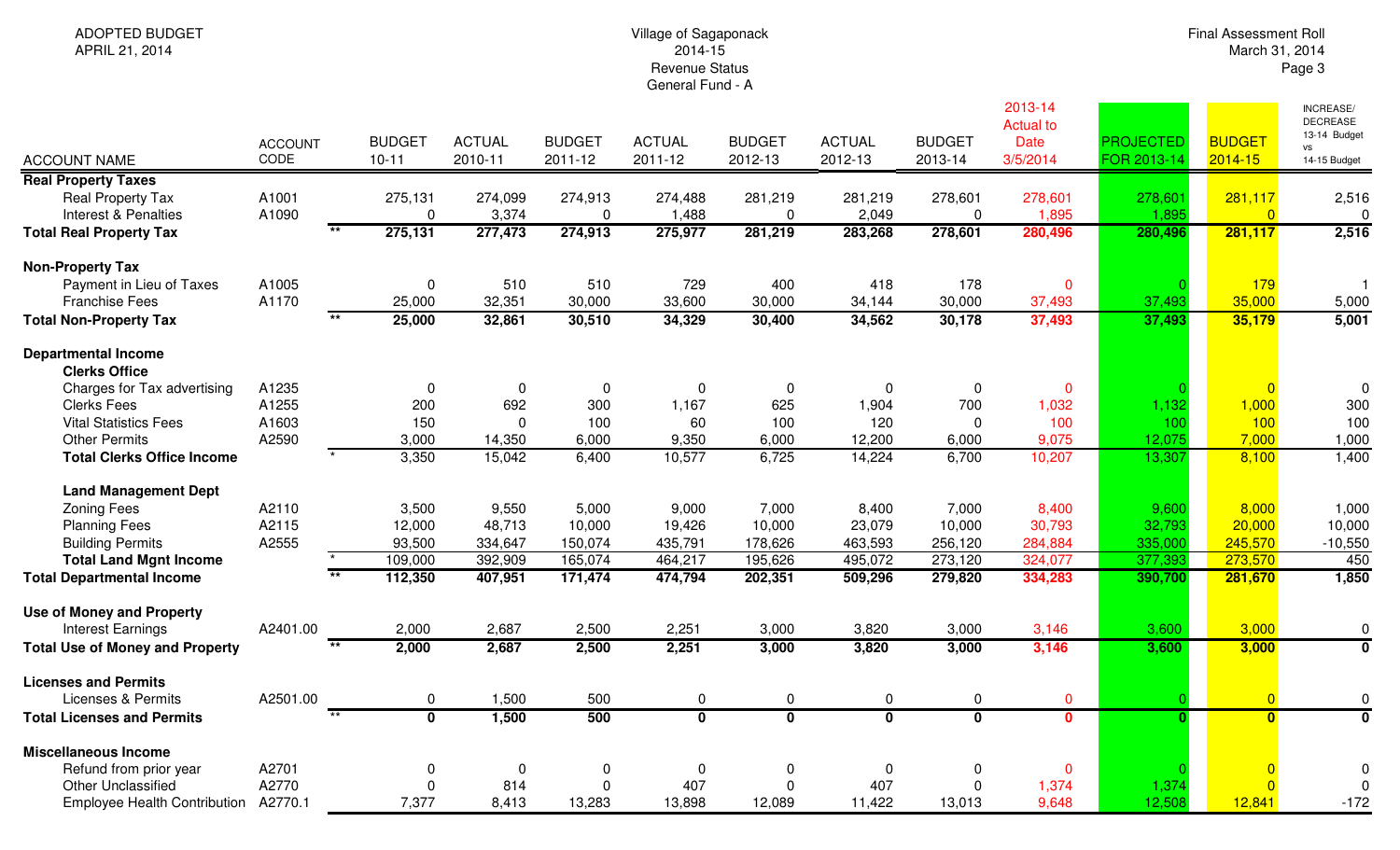| <b>ADOPTED BUDGET</b><br>APRIL 21, 2014                                                             |                        | Village of Sagaponack<br>2014-15<br><b>Revenue Status</b><br>General Fund - A |                                |                          |                          |                                   |                                   |                                    |                             |                                                 |                                 |                              | Final Assessment Roll<br>March 31, 2014<br>Page 4                         |  |  |  |
|-----------------------------------------------------------------------------------------------------|------------------------|-------------------------------------------------------------------------------|--------------------------------|--------------------------|--------------------------|-----------------------------------|-----------------------------------|------------------------------------|-----------------------------|-------------------------------------------------|---------------------------------|------------------------------|---------------------------------------------------------------------------|--|--|--|
| <b>ACCOUNT NAME</b>                                                                                 | <b>ACCOUNT</b><br>CODE |                                                                               | <b>BUDGET</b><br>$10 - 11$     | <b>ACTUAL</b><br>2010-11 | <b>BUDGET</b><br>2011-12 | <b>ACTUAL</b><br>2011-12          | <b>BUDGET</b><br>2012-13          | <b>ACTUAL</b><br>2012-13           | <b>BUDGET</b><br>2013-14    | 2013-14<br><b>Actual to</b><br>Date<br>3/5/2014 | <b>PROJECTED</b><br>FOR 2013-14 | <b>BUDGET</b><br>$2014 - 15$ | INCREASE/<br><b>DECREASE</b><br>13-14 Budget<br><b>VS</b><br>14-15 Budget |  |  |  |
| <b>Total Miscellaneous Income</b>                                                                   |                        |                                                                               | 7,377                          | 9,227                    | 13,283                   | 14,305                            | 12,089                            | 11,829                             | 13,013                      | 11,022                                          | 13,882                          | 12,841                       | $-172$                                                                    |  |  |  |
| <b>State Aid</b><br>State Aid Per Capita<br>Mortgage Tax<br><b>Total State Aid</b>                  | A3001<br>A3005         | $***$                                                                         | $\Omega$<br>135,000<br>135,000 | 256,418<br>256,418       | 0<br>170,000<br>170,000  | $\mathbf 0$<br>273,035<br>273,035 | $\mathbf 0$<br>179,000<br>179,000 | $\mathbf{0}$<br>245,617<br>245,617 | 2,000<br>183,000<br>185,000 | 2,000<br>275,055<br>277,055                     | 2,000<br>394,956<br>396,956     | 2,000<br>200,000<br>202,000  | $\mathbf 0$<br>17,000<br>17,000                                           |  |  |  |
| <b>Other Financing Sources</b><br>Appropriated Fund Balance<br><b>Total Other Financing Sources</b> | A3999.9                | $***$                                                                         | 100,000<br>100,000             | 100,000<br>100,000       | $\Omega$<br>0            | $\mathbf{0}$                      | $\Omega$<br>$\bf{0}$              | 0                                  |                             |                                                 |                                 |                              | 0<br>0                                                                    |  |  |  |
| <b>TOTAL INCOME</b>                                                                                 |                        | $***$                                                                         | 656,858                        | 1,088,118                | 663,180                  | 1,074,691                         | 708,059                           | 1,088,391                          | 789,612                     | 943,496                                         | 1,123,126                       | 815,808                      | 26,196                                                                    |  |  |  |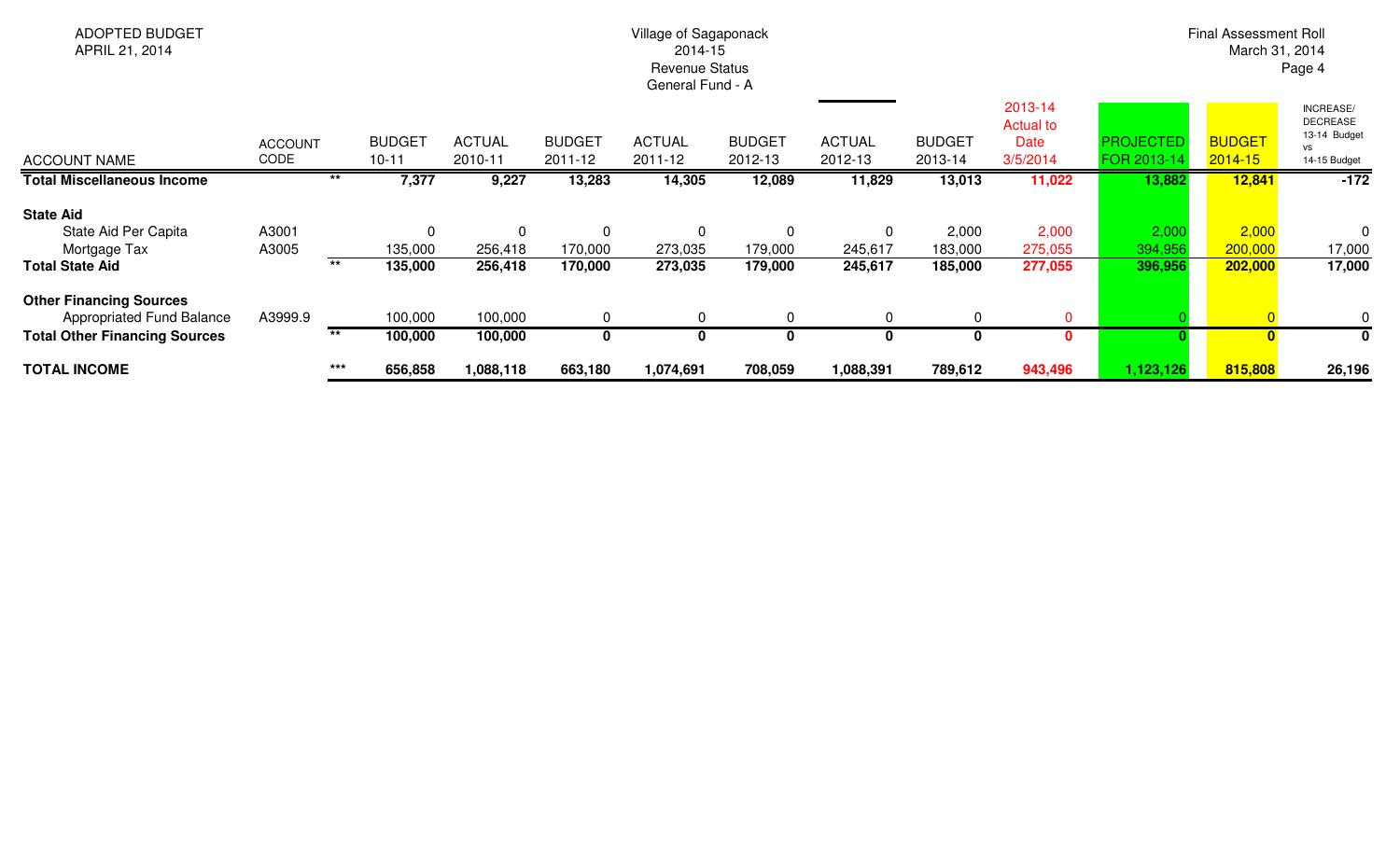| April 21, 2014                                                                                                             |                                               |       |                                    |                                |                          | 2014-2015<br><b>Comprehensive Budget Status</b><br>General Fund A |                           |                          |                          |                                                        |                             |                          | March 31, 2014<br>Page 5                                   |
|----------------------------------------------------------------------------------------------------------------------------|-----------------------------------------------|-------|------------------------------------|--------------------------------|--------------------------|-------------------------------------------------------------------|---------------------------|--------------------------|--------------------------|--------------------------------------------------------|-----------------------------|--------------------------|------------------------------------------------------------|
| <b>ACCOUNT NAME</b>                                                                                                        | <b>ACCOUNT</b><br>CODE                        |       | <b>BUDGET</b><br>$10 - 11$         | <b>ACTUAL</b><br>$10 - 11$     | <b>BUDGET</b><br>2011-12 | <b>ACTUAL</b><br>2011-12                                          | <b>BUDGET</b><br>2012-13  | <b>ACTUAL</b><br>2012-13 | <b>BUDGET</b><br>2013-14 | 2013-14<br><b>ACTUAL</b><br><b>TO DATE</b><br>3/6/2014 | 2013-14<br><b>PROJECTIO</b> | <b>BUDGET</b><br>2014-15 | 2014-15<br>budget over<br>2013-14<br>INCREASE/<br>DECREASE |
| <b>Board of Trustees</b>                                                                                                   |                                               |       |                                    |                                |                          |                                                                   |                           |                          |                          |                                                        |                             |                          |                                                            |
| <b>Board of Trustees</b><br>LEGISLATIVE CONTRACTUAL<br><b>SUPPLIES</b><br>LEGISLATIVE CODIFICATION<br>CONFERENCES/TRAINING | A1010.40<br>A1010.43<br>A1010.44<br>A1010.411 |       | 0<br><sup>0</sup><br>0<br>$\Omega$ | 0<br>$\Omega$<br>$\Omega$<br>0 | 0<br>0<br>0<br>0         | 0<br>$\Omega$<br>$\Omega$<br>0                                    | 0<br>$\Omega$<br>$\Omega$ | 0<br>∩<br>$\Omega$<br>0  | 0                        | $\mathbf 0$<br>$\Omega$<br>$\mathbf 0$<br>$\mathbf 0$  |                             |                          | 0<br>0<br>0                                                |
| <b>Total Board of Trustees</b>                                                                                             |                                               |       | $\mathbf 0$                        | $\mathbf 0$                    | 0                        | $\pmb{0}$                                                         | 0                         | $\mathbf 0$              | $\pmb{0}$                | $\mathbf 0$                                            | $\Omega$                    | $\overline{0}$           | 0                                                          |
| <b>Total Board of Trustees</b>                                                                                             |                                               |       | $\mathbf 0$                        | $\bf{0}$                       | $\mathbf 0$              | $\mathbf{0}$                                                      | $\bf{0}$                  | $\mathbf 0$              | $\mathbf 0$              | $\mathbf{0}$                                           | $\mathbf{0}$                | $\mathbf{0}$             | $\overline{\mathbf{0}}$                                    |
| <b>Executive</b><br>Mayor                                                                                                  |                                               |       |                                    |                                |                          |                                                                   |                           |                          |                          |                                                        |                             |                          |                                                            |
| <b>CONTRACTUAL &amp; MISC</b>                                                                                              | A1210.40                                      |       | 0                                  | $\mathbf 0$                    | $\mathbf 0$              | 0                                                                 | 0                         | $\boldsymbol{0}$         | 0                        | $\mathbf 0$                                            |                             |                          | 0                                                          |
| OTHER EXPENSES                                                                                                             | A1210.41                                      |       | 0                                  | 0                              | 0                        | 1,910                                                             | 0                         | 0                        | 2,000                    | 2,400                                                  | 4,400                       |                          | $-2,000$                                                   |
| CONFERENCES/TRAINING<br><b>Total Executive</b>                                                                             | A1210.411                                     |       | 0<br>$\mathbf 0$                   | 0<br>$\mathbf 0$               | 0<br>$\mathbf{0}$        | 0<br>1,910                                                        | 0<br>$\mathbf 0$          | 0<br>$\bf{0}$            | 0<br>2,000               | $\mathbf{0}$<br>2,400                                  | 4,400                       | $\mathbf{0}$             | $\Omega$<br>$-2,000$                                       |
|                                                                                                                            |                                               |       |                                    |                                |                          |                                                                   |                           |                          |                          |                                                        |                             |                          |                                                            |
|                                                                                                                            |                                               |       |                                    |                                |                          |                                                                   |                           |                          |                          |                                                        |                             |                          |                                                            |
| <b>Finance</b><br>Auditing                                                                                                 |                                               |       |                                    |                                |                          |                                                                   |                           |                          |                          |                                                        |                             |                          |                                                            |
| <b>AUDITOR</b><br>Finance                                                                                                  | A1320.40                                      |       | 4,950                              | 4,950                          | 5,000                    | 5,650                                                             | 5,500                     | 5,650                    | 6,000                    | $\mathbf 0$                                            | 5,650                       | 6,000                    | 0<br>0                                                     |
| CONTRACTUAL                                                                                                                | A1325.40                                      |       | 0                                  | 0                              | 0                        | $\mathbf 0$                                                       | 0                         | 0                        | 0                        | $\mathbf{0}$                                           |                             |                          | 0                                                          |
| BOND ISSUE & NOTE EXPENSE                                                                                                  | A1325.42                                      |       | $\Omega$                           | 0                              | 0                        | $\boldsymbol{0}$                                                  | 13,000                    | -0                       |                          | $\mathbf 0$                                            |                             |                          | $\mathbf{0}$                                               |
| FINANCE ASSESSOR/DATA PROCESS                                                                                              | A1355.40                                      |       | 7,000                              | 6,992                          | 8,000                    | 6,756                                                             | 7,000                     | 6,514                    | 4,600                    | 372                                                    | 9,200                       | 7,500                    | 2,900                                                      |
| <b>Total Finance</b>                                                                                                       |                                               | $***$ | 11,950                             | 11,942                         | 13,000                   | 12,406                                                            | 25,500                    | 12,164                   | 10,600                   | 372                                                    | 14,850                      | 13,500                   | 2,900                                                      |
| <b>Total Finance</b>                                                                                                       |                                               |       | 11,950                             | 11,942                         | 13,000                   | 12,406                                                            | 25,500                    | 12,164                   | 10,600                   | 372                                                    | 14,850                      | 13,500                   | 2,900                                                      |
| <b>Staff</b><br>Clerk                                                                                                      |                                               |       |                                    |                                |                          |                                                                   |                           |                          |                          |                                                        |                             |                          |                                                            |
| PERSONAL SERVICES                                                                                                          | A1410.10                                      |       | 110,560                            | 92,463                         | 94,860                   | 98,295                                                            | 96,956                    | 97,331                   | 99,865                   | 74,952                                                 | 99,865                      | 102,379                  | 2,514                                                      |
| <b>EQUIPMENT</b>                                                                                                           | A1410.20                                      |       | 3,000                              | 3,922                          | 2,000                    | 6,382                                                             | 2,500                     | 448                      | 3,000                    | $\mathbf{0}$                                           | 1,000                       | 3,000                    | 0                                                          |
| <b>TELEPHONE</b>                                                                                                           | A1410.41                                      |       | 1,500                              | 1,483                          | 1,500                    | 1,298                                                             | 1,558                     | 1,558                    | 1,558                    | 1,298                                                  | 1,558                       | 1,558                    | $\mathbf 0$                                                |
| POSTAGE                                                                                                                    | A1410.42                                      |       | 800                                | 1,045                          | 1,200                    | 972                                                               | 1,200                     | 885                      | 950                      | 1,238<br>825                                           | 1,338                       | 1,200<br>900             | 250                                                        |
| PETTY CASH<br>COPIER                                                                                                       | A1410.43<br>A1410.44                          |       | 450<br>3,500                       | 675<br>82                      | 550<br>2,000             | 600<br>814                                                        | 600<br>1,500              | 1,123<br>1,458           | 900<br>2,000             | 668                                                    | 900<br>1,100                | 2,000                    | 0<br>0                                                     |
|                                                                                                                            |                                               |       |                                    |                                |                          |                                                                   |                           |                          |                          |                                                        |                             |                          |                                                            |

Village of Sagaponack

Final Assessment Roll

ADOPTED BUDGET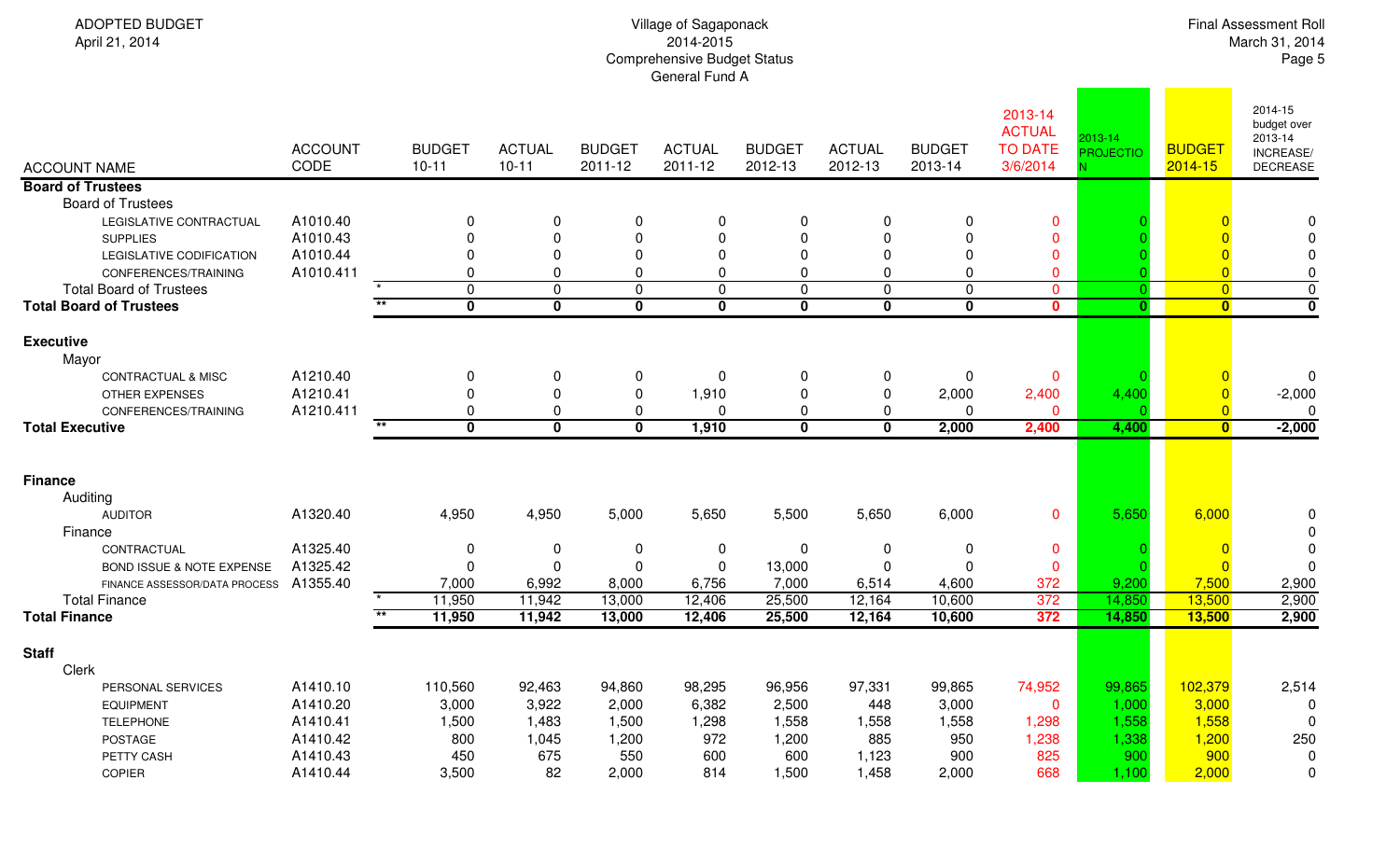## Village of Sagaponack 2014-2015Comprehensive Budget Status General Fund A

| <b>ACCOUNT NAME</b>                                 | <b>ACCOUNT</b><br>CODE | <b>BUDGET</b><br>$10 - 11$ | <b>ACTUAL</b><br>$10 - 11$ | <b>BUDGET</b><br>2011-12 | <b>ACTUAL</b><br>2011-12 | <b>BUDGET</b><br>2012-13 | <b>ACTUAL</b><br>2012-13 | <b>BUDGET</b><br>2013-14 | 2013-14<br><b>ACTUAL</b><br><b>TO DATE</b><br>3/6/2014 | 2013-14<br><b>PROJECTIO</b> | <b>BUDGET</b><br>2014-15 | 2014-15<br>budget over<br>2013-14<br>INCREASE/<br><b>DECREASE</b> |
|-----------------------------------------------------|------------------------|----------------------------|----------------------------|--------------------------|--------------------------|--------------------------|--------------------------|--------------------------|--------------------------------------------------------|-----------------------------|--------------------------|-------------------------------------------------------------------|
| <b>RECORDS MANAGEMENT</b>                           | A1410.45               | 1,000                      | $\overline{0}$             | 1,000                    | 13,054                   | 37,600                   | 37,600                   | 20,000                   | $\mathbf 0$                                            | 10,000                      | 10,000                   | $-10,000$                                                         |
| OFFICE SUPPLIES                                     | A1410.46               | 3,000                      | 4,723                      | 3,000                    | 4,706                    | 3,000                    | 2,815                    | 3,000                    | 3,076                                                  | 3,250                       | 3,000                    | $\Omega$                                                          |
| <b>WEBSITE</b>                                      | A1410.47               | 600                        | 455                        | 600                      | 580                      | 600                      | 455                      | 1,600                    | $\mathbf{0}$                                           | 1,600                       | 5,000                    | 3,400                                                             |
| <b>CODE BOOKS</b>                                   | A1410.48               | 4,000                      | 7,256                      | 5,000                    | 6,408                    | 5,000                    | 6,194                    | 5,000                    | 2,702                                                  | 5,000                       | 5,000                    | <sup>0</sup>                                                      |
| LEGAL ADVERTISING & PRINTING A1410.49               |                        | 3,000                      | 2,580                      | 3,000                    | 3,875                    | 3,000                    | 6,063                    | 3,000                    | 1,586                                                  | 3,000                       | 3,000                    | $\Omega$                                                          |
| CONFERENCES/TRAINING                                | A1410.50               | 1,000                      | $\Omega$                   | 1,000                    | 0                        | 1,000                    | 55                       | 1,000                    | 110                                                    | 110                         | 1,000                    | 0                                                                 |
| CONTRACTUAL                                         | A1410.51               | $\Omega$                   | 2,076                      | 2,000                    | 2,619                    | 3,724                    | 1,779                    | 2,000                    | 105                                                    | 500                         | 2,000                    | $\pmb{0}$                                                         |
| <b>Total Clerk</b>                                  |                        | 132,410                    | 116,760                    | 117,710                  | 139,604                  | 158,238                  | 157,764                  | 143,873                  | 86,560                                                 | 129,221                     | 140,037                  | $-3,836$                                                          |
| Legal                                               |                        |                            |                            |                          |                          |                          |                          |                          |                                                        |                             |                          |                                                                   |
| <b>COUNSEL RETAINER</b>                             | A1420.41               | $\mathbf 0$                | $\mathbf 0$                | 0                        | $\mathbf 0$              | 0                        | 0                        | $\pmb{0}$                | $\mathbf 0$                                            |                             | $\overline{0}$           | $\mathbf 0$                                                       |
| <b>COUNSEL NON-RETAINER</b>                         | A1420.42               | 35,000                     | 24,291                     | 30,000                   | 20,376                   | 30,000                   | 30,170                   | 30,000                   | 24,515                                                 | 30,000                      | 30,000                   | $\mathbf 0$                                                       |
| <b>Total Legal</b>                                  |                        | 35,000                     | 24,291                     | 30,000                   | 20,376                   | 30,000                   | 30,170                   | 30,000                   | 24,515                                                 | 30,000                      | 30,000                   | $\mathbf 0$                                                       |
| Engineer                                            |                        |                            |                            |                          |                          |                          |                          |                          |                                                        |                             |                          |                                                                   |
| CONTRACTUAL                                         | A1440.44               | 13,000                     | 1,756                      | 10,000                   | 8,042                    | 10,000                   | 4,053                    | 10,000                   | 796                                                    | 1,500                       | 5,000                    | $-5,000$                                                          |
| <b>Total Engineer</b>                               |                        | 13,000                     | 1,756                      | 10,000                   | 8,042                    | 10,000                   | 4,053                    | 10,000                   | 796                                                    | 1,500                       | 5,000                    | $-5,000$                                                          |
|                                                     |                        |                            |                            |                          |                          |                          |                          |                          |                                                        |                             |                          |                                                                   |
| Elections                                           |                        |                            |                            |                          |                          |                          |                          |                          |                                                        |                             |                          |                                                                   |
| <b>ELECTION SUPPLIES</b>                            | A1450.41               | 300                        | 248                        | 300                      | 242                      | 300                      | 259                      | 300                      | 219                                                    | 219                         | 300                      | 0                                                                 |
| ELECTION CONTRACT EXPENSE<br><b>Total Elections</b> | A1450.44               | 100<br>400                 | 27<br>275                  | 100<br>400               | 116<br>358               | 120<br>420               | 113<br>371               | 120<br>420               | 113<br>332                                             | 113<br>332                  | 120<br>420               | 0<br>$\mathbf{0}$                                                 |
| <b>Total Staff</b>                                  |                        | $\overline{**}$<br>180,810 | 143,081                    | 158,110                  | 168,381                  | 198,658                  | 192,357                  | 184,293                  | 112,203                                                | 161,053                     | 175,457                  | $-8,836$                                                          |
|                                                     |                        |                            |                            |                          |                          |                          |                          |                          |                                                        |                             |                          |                                                                   |
| <b>Buildings</b><br><b>Village Hall</b>             |                        |                            |                            |                          |                          |                          |                          |                          |                                                        |                             |                          |                                                                   |
| VILLAGE HALL IMPROVEMENTS                           | A1620.26               | 50,000                     | 18,275                     | 30,000                   | 10,190                   | 12,000                   | 3,386                    | 10,000                   | $\mathbf 0$                                            | 5,000                       | 5,000                    | $-5,000$                                                          |
| <b>SUPPLIES &amp; OTHER</b>                         | A1620.41               | 1,100                      | 394                        | 600                      | 516                      | 600                      | 1,146                    | 700                      | 725                                                    | 1,000                       | 1,000                    | 300                                                               |
| <b>UTILITIES</b>                                    | A1620.42               | 5,000                      | 3,455                      | 4,500                    | 2,465                    | 4,000                    | 3,740                    | 4,000                    | 3,172                                                  | 4,000                       | 4,500                    | 500                                                               |
| CONTRACTURAL                                        | A1620.44               | 10,000                     | 9,029                      | 9,000                    | 9,841                    | 9,000                    | 8,005                    | 8,810                    | 6,001                                                  | 8,810                       | 8,810                    | 0                                                                 |
| <b>MAINTENANCE</b>                                  | A1620.46               | 10,000                     | 3,276                      | 9,400                    | 1,439                    | 5,000                    | 2,139                    | 5,000                    | 1,291                                                  | 5,000                       | 5,000                    | $\pmb{0}$                                                         |
| <b>Total Buildings</b>                              |                        | 76,100                     | 34,430                     | 53,500                   | 24,452                   | 30,600                   | 18,417                   | 28,510                   | 11,189                                                 | 23,810                      | 24,310                   | $-4,200$                                                          |
| <b>Total Buildings</b>                              |                        | $*$<br>76,100              | 34,430                     | 53,500                   | 24,452                   | 30,600                   | 18,417                   | 28,510                   | 11,189                                                 | 23,810                      | 24,310                   | $-4,200$                                                          |
|                                                     |                        |                            |                            |                          |                          |                          |                          |                          |                                                        |                             |                          |                                                                   |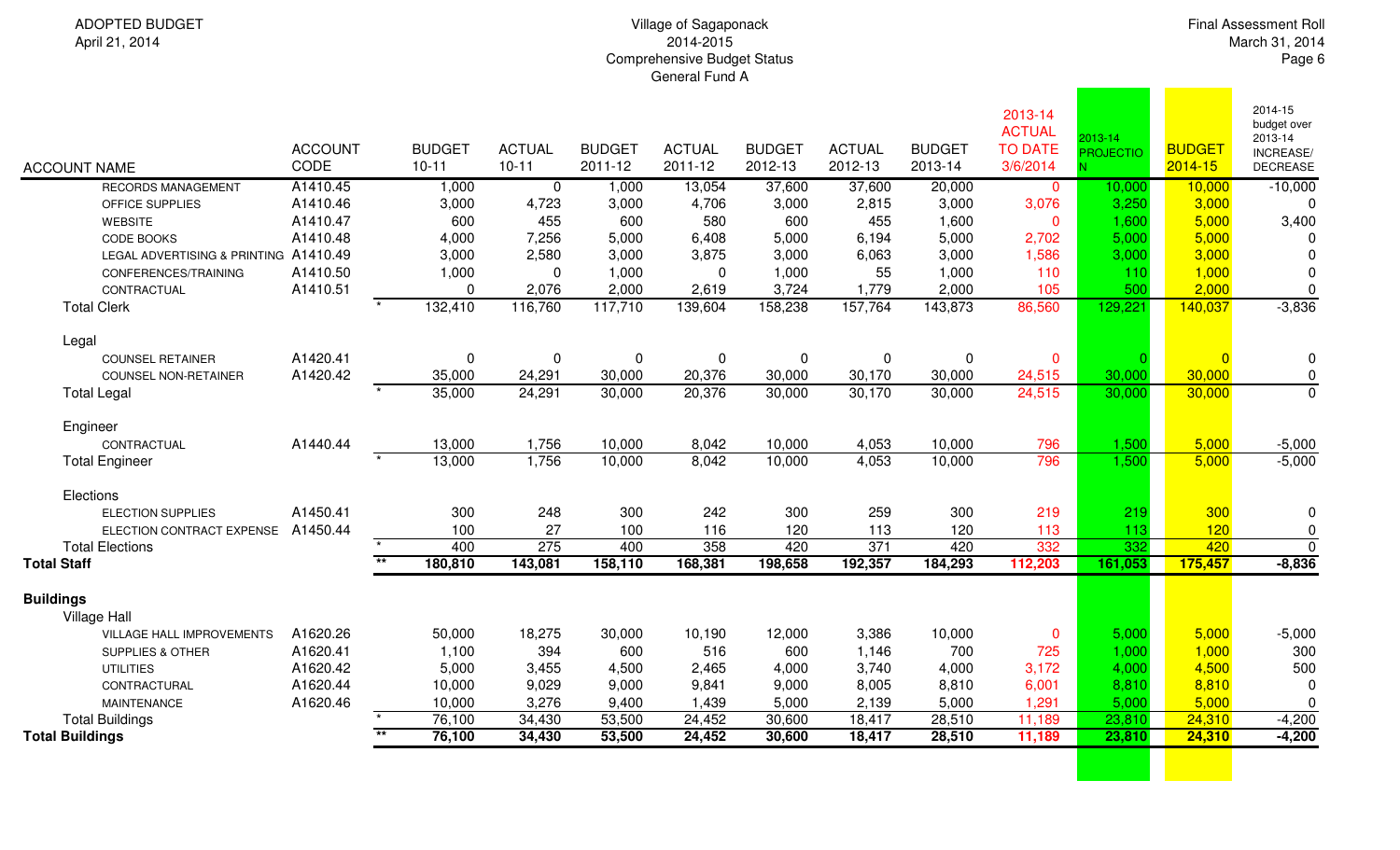#### Village of Sagaponack 2014-2015Comprehensive Budget Status General Fund A

| <b>ACCOUNT NAME</b>               | <b>ACCOUNT</b><br>CODE | <b>BUDGET</b><br>$10 - 11$ | <b>ACTUAL</b><br>$10 - 11$       | <b>BUDGET</b><br>2011-12 | <b>ACTUAL</b><br>2011-12 | <b>BUDGET</b><br>2012-13 | <b>ACTUAL</b><br>2012-13 | <b>BUDGET</b><br>2013-14 | 2013-14<br><b>ACTUAL</b><br><b>TO DATE</b><br>3/6/2014 | 2013-14<br><b>PROJECTIO</b> | <b>BUDGET</b><br>$2014 - 15$ | 2014-15<br>budget over<br>2013-14<br><b>INCREASE/</b><br><b>DECREASE</b> |
|-----------------------------------|------------------------|----------------------------|----------------------------------|--------------------------|--------------------------|--------------------------|--------------------------|--------------------------|--------------------------------------------------------|-----------------------------|------------------------------|--------------------------------------------------------------------------|
| <b>Special Items</b>              |                        |                            |                                  |                          |                          |                          |                          |                          |                                                        |                             |                              |                                                                          |
| Insurance                         |                        |                            |                                  |                          |                          |                          |                          |                          |                                                        |                             |                              |                                                                          |
| <b>GENERAL LIABILITY</b>          | A1910.00               | 9,000                      | 6,332                            | 7,000                    | 6,191                    | 7,000                    | 6,149                    | 7,000                    | 6,370                                                  | 6,370                       | 7,000                        | $\mathbf 0$                                                              |
| PUBLIC OFFICIALS LIABILITY        | A1910.01               | 1,800                      | 1,602                            | 2,000                    | 1,595                    | 2,000                    | 1,659                    | 2,000                    | 1,746                                                  | 1,746                       | 2,000                        | $\mathbf 0$                                                              |
| <b>WORKERS COMPENSATION</b>       | A1910.02               | 2,600                      | 2,500                            | 2,600                    | 2,503                    | 2,600                    | 3,175                    | 3,000                    | 3,228                                                  | 3,228                       | 3,500                        | 500                                                                      |
| COMMERCIAL UMBRELLA               | A1910.03               | 2,930                      | 2,727                            | 3,000                    | 2,730                    | 3,000                    | 2,730                    | 3,000                    | 9,055                                                  | 9,055                       | 10,000                       | 7,000                                                                    |
| <b>Total Insurance</b>            |                        | 16,330                     | 13,161                           | 14,600                   | 13,019                   | 14,600                   | 13,713                   | 15,000                   | 20,399                                                 | 20,399                      | 22,500                       | 7,500                                                                    |
| <b>Association Dues</b>           |                        |                            |                                  |                          |                          |                          |                          |                          |                                                        |                             |                              |                                                                          |
| MUNICIPAL DUES                    | A1920.04               | 1,800                      | 1,997                            | 1,862                    | 1,887                    | 1,872                    | 1,737                    | 1,887                    | 1,932                                                  | 1,932                       | 1,932                        | 45                                                                       |
| <b>Total Association Dues</b>     |                        | 1,800                      | 1,997                            | 1,862                    | 1,887                    | 1,872                    | 1,737                    | 1,887                    | 1,932                                                  | 1,932                       | 1,932                        | 45                                                                       |
| Judgments & Claims                |                        |                            |                                  |                          |                          |                          |                          |                          |                                                        |                             |                              |                                                                          |
| <b>JUDGMENTS &amp; CLAIMS</b>     | A1930.00               |                            | 0<br>0                           | 0                        | 0                        | $\mathbf 0$              | 1,972                    | 1,500                    | 698                                                    | 698                         | 1,000                        | $-500$                                                                   |
| Total Judgment & Claims           |                        |                            | $\overline{0}$<br>$\overline{0}$ | $\overline{0}$           | $\overline{0}$           | $\overline{0}$           | 1,972                    | 1,500                    | 698                                                    | 698                         | 1,000                        | $-500$                                                                   |
| <b>MTA Taxes</b>                  |                        |                            |                                  |                          |                          |                          |                          |                          |                                                        |                             |                              |                                                                          |
| <b>MTA TAXES</b>                  | A1940.00               | 524                        | 527                              | 600                      | 566                      | $\mathbf 0$              | 0                        | 0                        | $\mathbf{0}$                                           |                             |                              | $\pmb{0}$                                                                |
| <b>Total MTA Taxes</b>            |                        | 524                        | 527                              | 600                      | 566                      | $\overline{0}$           | $\overline{0}$           | $\overline{0}$           | $\overline{0}$                                         |                             | $\Omega$                     | $\overline{0}$                                                           |
| Taxes & Assessment on Real Prop   |                        |                            |                                  |                          |                          |                          |                          |                          |                                                        |                             |                              |                                                                          |
| <b>TAXES ON REAL PROPERTY</b>     | A1950.00               |                            | 0<br>0                           | 0                        | 0                        | 0                        | 0                        | 0                        | $\mathbf 0$                                            |                             | $\Omega$                     |                                                                          |
| Total Taxes & Assess on Real Prop |                        |                            | $\overline{0}$<br>$\overline{0}$ | $\mathbf 0$              | $\overline{0}$           | $\mathbf{0}$             | $\mathbf 0$              | $\overline{0}$           | $\overline{0}$                                         |                             | $\Omega$                     | $\frac{0}{0}$                                                            |
|                                   |                        |                            |                                  |                          |                          |                          |                          |                          |                                                        |                             |                              |                                                                          |
| Contingency                       |                        |                            |                                  |                          |                          |                          |                          |                          |                                                        |                             |                              |                                                                          |
| CONTINGENCY                       | A1990.40               | 30,000                     | 0                                | 25,000                   | 0                        | 25,000                   | 1,972                    | 25,000                   | $\mathbf 0$                                            | $\Omega$                    | 20,000                       | $-5,000$                                                                 |
| <b>Total Contingency</b>          |                        | 30,000                     | $\mathbf 0$                      | 25,000                   | 0                        | 25,000                   | 1,972                    | 25,000                   | $\overline{0}$                                         | O.                          | 20,000                       | $-5,000$                                                                 |
| <b>Total Special Items</b>        |                        | $**$<br>48,130             | 15,684                           | 42,062                   | 15,472                   | 41,472                   | 19,393                   | 43,387                   | 23,029                                                 | 23,029                      | 45,432                       | 2,045                                                                    |
| <b>Building Department</b>        |                        |                            |                                  |                          |                          |                          |                          |                          |                                                        |                             |                              |                                                                          |
| <b>BUILDING INSPECTOR</b>         | A3620.10               | 46,999                     | 65,199                           | 47,942                   | 48,627                   | 59,630                   | 50,726                   | 61,419                   | 38,316                                                 | 53,000                      | 62,975                       | 1,556                                                                    |
| <b>CLERICAL</b>                   | A3620.11               |                            | 0<br>$\Omega$                    | 18,564                   | 16,422                   | 22,935                   | 19,244                   | 23,623                   | 15,040                                                 | 21,000                      | 44,200                       | 20,577                                                                   |
| <b>EQUIPMENT</b>                  | A3620.20               | 1,000                      | 180                              | 1,000                    | 1,093                    | 1,000                    | 445                      | 5,000                    | $\mathbf 0$                                            | 500                         | 5,000                        | 0                                                                        |
| <b>SUPPLIES</b>                   | A3620.40               | 2,000                      | 2,066                            | 2,000                    | 976                      | 1,500                    | 1,315                    | 1,000                    | 587                                                    | 900                         | 1,000                        | $\mathbf 0$                                                              |
| CODE ENFORCEMENT OFFICER          | A3620.41               |                            | $\Omega$<br>0                    | 0                        | 0                        | $\Omega$                 | 0                        | 0                        | $\mathbf{0}$                                           |                             | $\Omega$                     | $\mathbf 0$                                                              |
| CONTRACTUAL                       | A3620.44               | 2,400                      | 0                                | 4,000                    | 183                      | 4,000                    | 0                        | 0                        | 105                                                    | 105                         | 2,370                        | 2,370                                                                    |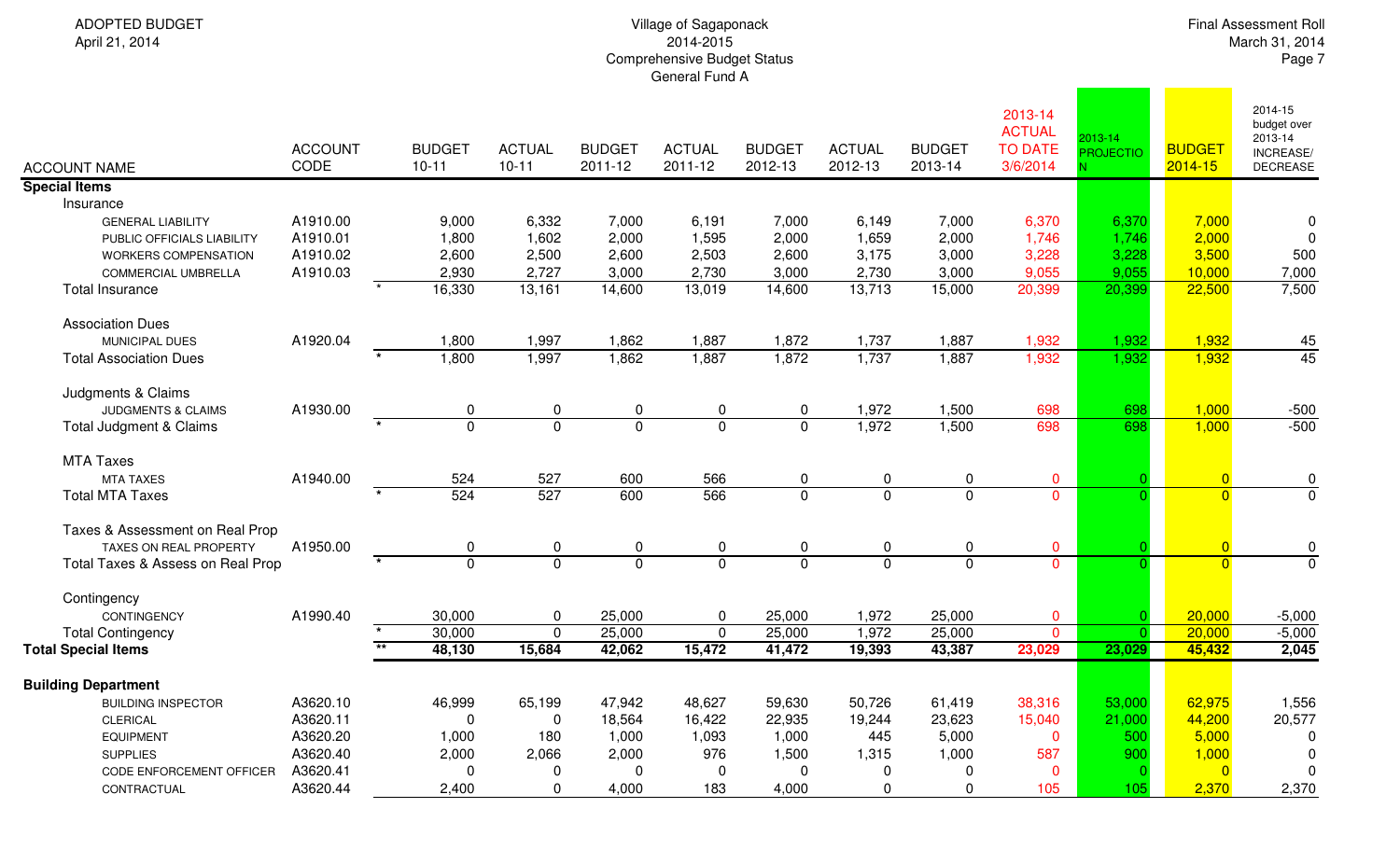| <b>ADOPTED BUDGET</b><br>April 21, 2014                                                                                                                                                                                      | Village of Sagaponack<br>2014-2015<br><b>Comprehensive Budget Status</b><br>General Fund A |                            |                                            |                                                   |                                            |                                                                   |                                                            |                                                              |                                                        |                                                                                   |                                                  |                                                             | <b>Final Assessment Roll</b><br>March 31, 2014<br>Page 8      |  |  |
|------------------------------------------------------------------------------------------------------------------------------------------------------------------------------------------------------------------------------|--------------------------------------------------------------------------------------------|----------------------------|--------------------------------------------|---------------------------------------------------|--------------------------------------------|-------------------------------------------------------------------|------------------------------------------------------------|--------------------------------------------------------------|--------------------------------------------------------|-----------------------------------------------------------------------------------|--------------------------------------------------|-------------------------------------------------------------|---------------------------------------------------------------|--|--|
| <b>ACCOUNT NAME</b>                                                                                                                                                                                                          | <b>ACCOUNT</b><br>CODE                                                                     | <b>BUDGET</b><br>$10 - 11$ |                                            | <b>ACTUAL</b><br>$10 - 11$                        | <b>BUDGET</b><br>2011-12                   | <b>ACTUAL</b><br>2011-12                                          | <b>BUDGET</b><br>2012-13                                   | <b>ACTUAL</b><br>2012-13                                     | <b>BUDGET</b><br>2013-14                               | 2013-14<br><b>ACTUAL</b><br><b>TO DATE</b><br>3/6/2014                            | 2013-14<br><b>PROJECTIO</b>                      | <b>BUDGET</b><br>2014-15                                    | 2014-15<br>budget over<br>2013-14<br>INCREASE/<br>DECREASE    |  |  |
| <b>Total Building Department</b>                                                                                                                                                                                             |                                                                                            | $***$                      | 52,399 0                                   | 67,445 0                                          | 73,506 0                                   | $67,301$ 0                                                        | 89,065 0                                                   | 71,730 0                                                     | $91,042$ 0                                             | 54,048 0                                                                          | $75,505$ 0                                       | $115,545$ 0                                                 | 24,503                                                        |  |  |
| <b>Registrar of Vital Statistics</b><br><b>Registrar of Vital Statistics</b><br><b>SUPPLIES &amp; OTHER</b>                                                                                                                  | A4020.41                                                                                   |                            | 100                                        | $\pmb{0}$                                         | 100                                        | 0                                                                 | 100                                                        | 0                                                            | 0                                                      | 0                                                                                 |                                                  | $\overline{0}$                                              | 0                                                             |  |  |
| <b>Total Registrar of Vital Statistics</b><br><b>Total Registrar of Vital Statistics</b>                                                                                                                                     |                                                                                            | $**$                       | 100<br>100                                 | $\pmb{0}$<br>$\mathbf 0$                          | 100<br>100                                 | $\pmb{0}$<br>$\mathbf 0$                                          | 100<br>100                                                 | $\mathbf 0$<br>0                                             | $\mathbf 0$<br>$\mathbf 0$                             | $\overline{0}$<br>$\mathbf{0}$                                                    | $\Omega$<br>$\overline{\mathbf{0}}$              | $\overline{0}$<br>$\overline{\mathbf{0}}$                   | $\pmb{0}$<br>$\overline{\mathbf{0}}$                          |  |  |
| <b>Highway Department</b><br><b>Road Maintenance</b><br>STREETS- CAPITAL EXPENSE<br><b>SUPPLIES &amp; OTHER</b><br><b>DRAINAGE</b><br>CONCRETE/SIDEWALKS<br><b>Total Road Maintenance</b><br><b>Total Highway Department</b> | A5110.20<br>A5110.40<br>A5110.43<br>A5110.44                                               | $\star\star$               | 0<br>3,000<br>$\Omega$<br>3,000<br>3,000   | 0<br>1,163<br>5,760<br>$\Omega$<br>6,923<br>6,923 | 0<br>3,000<br>6,000<br>0<br>9,000<br>9,000 | 0<br>$\Omega$<br>$\Omega$<br>$\Omega$<br>$\pmb{0}$<br>$\mathbf 0$ | 0<br>$\mathbf{0}$<br>$\mathbf{0}$<br>0<br>0<br>$\mathbf 0$ | 0<br>0<br>$\Omega$<br>$\Omega$<br>$\mathbf 0$<br>$\mathbf 0$ | 0<br>0<br>$\pmb{0}$<br>0<br>$\mathbf 0$<br>$\mathbf 0$ | 0<br>$\mathbf{0}$<br>$\mathbf{0}$<br>$\mathbf{0}$<br>$\mathbf{0}$<br>$\mathbf{0}$ | $\overline{0}$<br>$\mathbf{0}$                   | $\overline{0}$<br>$\overline{0}$<br>$\overline{\mathbf{0}}$ | 0<br>0<br>0<br>0<br>$\overline{0}$<br>$\overline{\mathbf{0}}$ |  |  |
| <b>Land Use &amp; Environment</b><br>Zoning<br>CONTRACTUAL<br>LEGAL<br>MISC.<br><b>Total Zoning</b>                                                                                                                          | A8010.40<br>A8010.44<br>A8010.47                                                           |                            | 5,000<br>7,000<br>300<br>12,300            | 9,409<br>11,963<br>160<br>21,532                  | 9,000<br>12,000<br>300<br>21,300           | 5,099<br>7,575<br>541<br>13,215                                   | 7,000<br>10,000<br>500<br>17,500                           | 3,013<br>4,500<br>100<br>7,613                               | 7,000<br>10,000<br>500<br>17,500                       | 5,800<br>8,550<br>$\mathbf 0$<br>14,350                                           | 7,000<br>10,000<br>17,000                        | 7,000<br>10,000<br>500<br>17,500                            | 0<br>0<br>0<br>0                                              |  |  |
| Planning<br><b>Planning Contractural</b><br><b>Engineering Contractural</b><br>LEGAL<br>MISC.<br><b>Total Planning</b>                                                                                                       | A8020.40<br>A8020.42<br>A8020.44<br>A8020.47                                               | $\star$                    | 10,000<br>6,500<br>12,000<br>300<br>28,800 | 17,568<br>6,575<br>16,200<br>160<br>40,503        | 12,000<br>6,500<br>12,000<br>300<br>30,800 | 9,066<br>3,552<br>3,563<br>300<br>16,481                          | 10,000<br>5,000<br>10,000<br>500<br>25,500                 | 11,610<br>3,135<br>3,900<br>345<br>18,991                    | 10,000<br>5,000<br>15,000<br>500<br>30,500             | 10,373<br>8,718<br>10,463<br>$\mathbf 0$<br>29,554                                | 13,000<br>11,000<br>15,000<br>$\Omega$<br>39,000 | 10,000<br>6,300<br>12,000<br>500<br>28,800                  | 0<br>1,300<br>$-3,000$<br>$\mathbf 0$<br>$-1,700$             |  |  |
| <b>AHRB</b><br>CONTRACTUAL<br>LEGAL                                                                                                                                                                                          | A8030.40<br>A8030.44                                                                       |                            | $\mathbf 0$<br>4,000                       | $\mathbf 0$<br>2,025                              | $\mathbf 0$<br>3,000                       | $\overline{0}$<br>2,213                                           | $\overline{0}$<br>3,000                                    | 0<br>75                                                      | $\overline{0}$<br>3,000                                | 1,250<br>5,775                                                                    | 1,250<br>15,000                                  | 1,500<br>6,000                                              | 1,500<br>3,000                                                |  |  |